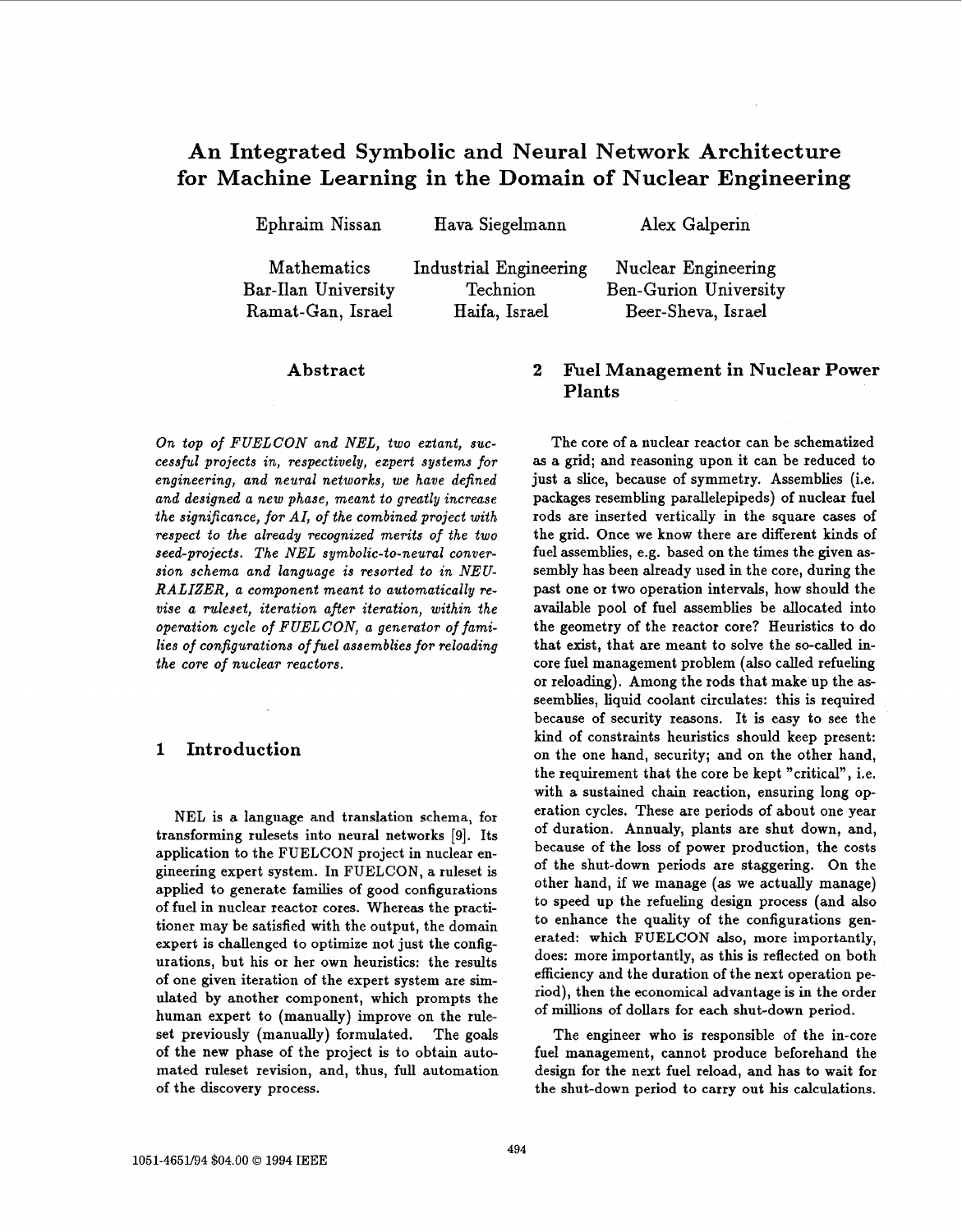This is due to the fact that the exact parameters of the shut-down configuration will change the desired solution totally. Indeed, good configurations are known from the research literature of nuclear engineering, but such configurations are based on real-case studies that were carried out on a here and now basis: at a given plant, and, in particular, for a given shut-down situation. You cannot provide an accurate forecast the situation at your own plant at the end of the current cycle. Published configurations are not robust enough to be appropriate for the problem you got once your plant is actually shut down. However, they constitute the archetype for classes **of** solutions: the solution for the problem **you** actually got may be found by taking one known solution, and then modifying it this is called reshuffling  $-$  by switching cases in the grid of the reactor core geometry, until you get **a**  solution that is both admissible and good for solving your own problem. Actually, this is the way the practitioner works, and IntelliCorp even developed an expert system, based on the KEE shell, that **as**sists in the reshuffling process.

In the FUELCONE project we allow for a wider serach space, generating hundreds of configurations (a "cloud") belonging to "families," instead of getting to just one solution (that is or is not **a** local optimum) **as** usual at the state of the art of nuclear engineering. Then, once you get a family of solutions as generated by a given ruleset, you run all of these solutions through a numeric and visual simulator (ours is called NOXER), and see how good the configurations you got are: this is ascertained according to where the respective dots fall within a window **of** admissibility, in a plane of Cartesian coordinates. All you have to do, is to pick up the configuration (i.e. dot) you find closest (more or less) to the "northeastern" corner of the admissibility window.

The domain expert, however, is likely to be prodded, by the results **of** the simulation, to try something better: couldn't his or her ruleset be modified (especially by generalizing or particularizing given optional rules), in such a way that during the next iteration of running the configurations generator and then the simulator, the "cloud" of configurations would move closer to the northeastern corner? That is, can the system learn and improve using its own experience? This is what we achieved and describe in this paper. The learning from experience into our ruleset. is done by combining neural network methodologies level language along with a translation schema from

We are not going to describe shortly the nuclear

engineering task and the symbolic expert system that was developed in the previous phase of the **FU-**ELCON project. An extensive description of **FU-**ELCON can be found in Galperin, Kimhi and Nissan (1993). As to the task, within nuclear engineering, independently of the tool, a thorough tretment is provided by Cochran and Tsoulfanidis **(1990).**  Parks and Lewins **(1992)** review computer-assisted approaches to nuclear fuel reload design.

#### **3 The Ruleset**

Let us discuss the expert's rules of thumb **of**  which FUELCON rulesets are made up. A rule either forbids or suggests positioning of fuel **of** some given kind in certain regions of the core. **For** each configuration generated, the generator starts with an empty core schema (actually, just a slice, as in a one-eighth symmetry), and gradually fills it, with one fuel-assembly at a time. The rules concern certain regions of the core, and given types of fuelassemblies.

For example, one rule is *DonY load a fresh assembly in such a position that is adjacent to another position where there is another assembly of the same kind, except when one of those two positions is in a corner position* 

This is a *mandatory rule*. In FUELCON, it is the same as an *elimination rule:* as expressed in English, such rules start by *DonY.* The ruleset of FUELCON consists of two parts. The first subset **of**  rules, in FUELCON, is dictated by reactor physics considerations. Such rules have to be enacted under all circumstances, and are executed before the rules of the second subset. The latter consists **of** *preference rules,* that are meant to yield effectiveness. The subset of preference rules prescribes **a** course of action; a sample such a rule is: *If it is a twiceburned assembly that is currently being considered, then choose for it* - *from amongst those positions then choose for it – from amongst those positions*<br>that were not forbidden by the elimination rules – *that position whose distance from the center of the* core is minimal.

## **4 Rule Translation: An Example**

*NEL,* developed by Siegelmann **(1993)** is a highsymbolic code **to** neural representation. NEL **is** syntactically rich, and allows to express the construcis